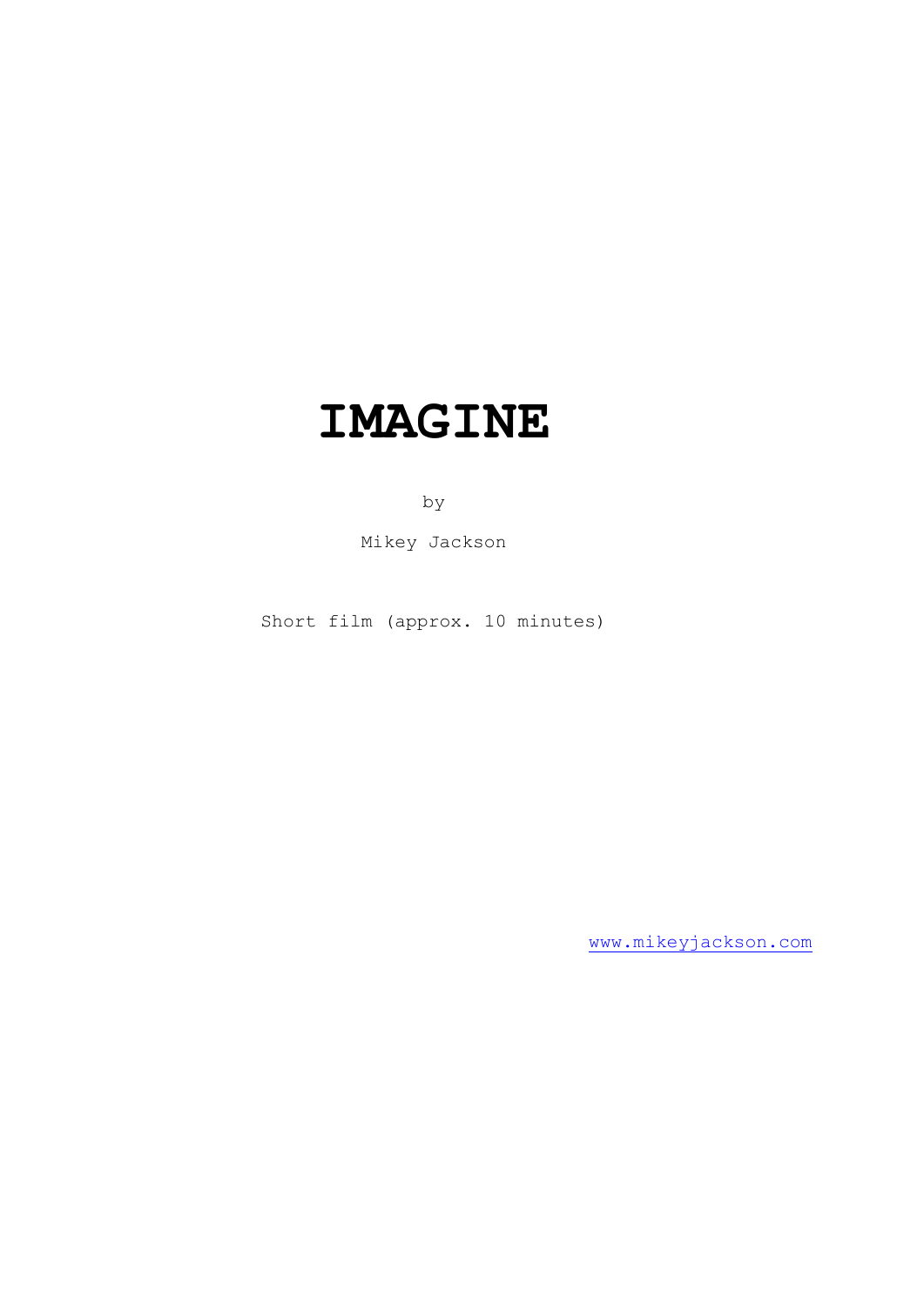#### **INT. LOUNGE - EVENING**

It's a ground floor flat. Let's focus on a small table set for romance; two chairs, one either side, a red tablecloth laden with crockery and cutlery, two wine glasses, both empty, a corkscrew, one red candle, lit, its orange-white flame dancing like there's nobody watching.

An anxious twenty-something ALICE steps into shot; hair overly washed and styled, a sexy (but not slutty) dress and maybe a tad too much make-up. This girl is clearly dressed for a first date.

She eyes the clock on the wall. 8:05pm.

ALICE He's late. Eight o'clock, that's what we arranged.

Then she checks her mobile phone.

ALICE No messages.

JOSH I knew he'd let you down.

Meet JOSH, handsome but all too aware of it, possibly the same age as ALICE, leaning against the far wall. We're not sure of this guy's role. A male best friend perhaps? Whoever he is, he's weirdly dressed in white. Like, totally. White tee-shirt, white trousers, white shoes, yes, you get the picture.

> ALICE It's five minutes, Josh. No big deal.

He clocks the way she's nervously pacing across the room.

JOSH Yeah, looks like it.

Surrendering, ALICE plonks herself on the nearby sofa. JOSH sails across and joins her.

> ALICE God, look at me, I'm a bag of nerves.

JOSH Then text the guy. Cancel tonight. Tell him you've got the dreaded lurgy.

ALICE No. I need to do this. I can't live like a hermit forever.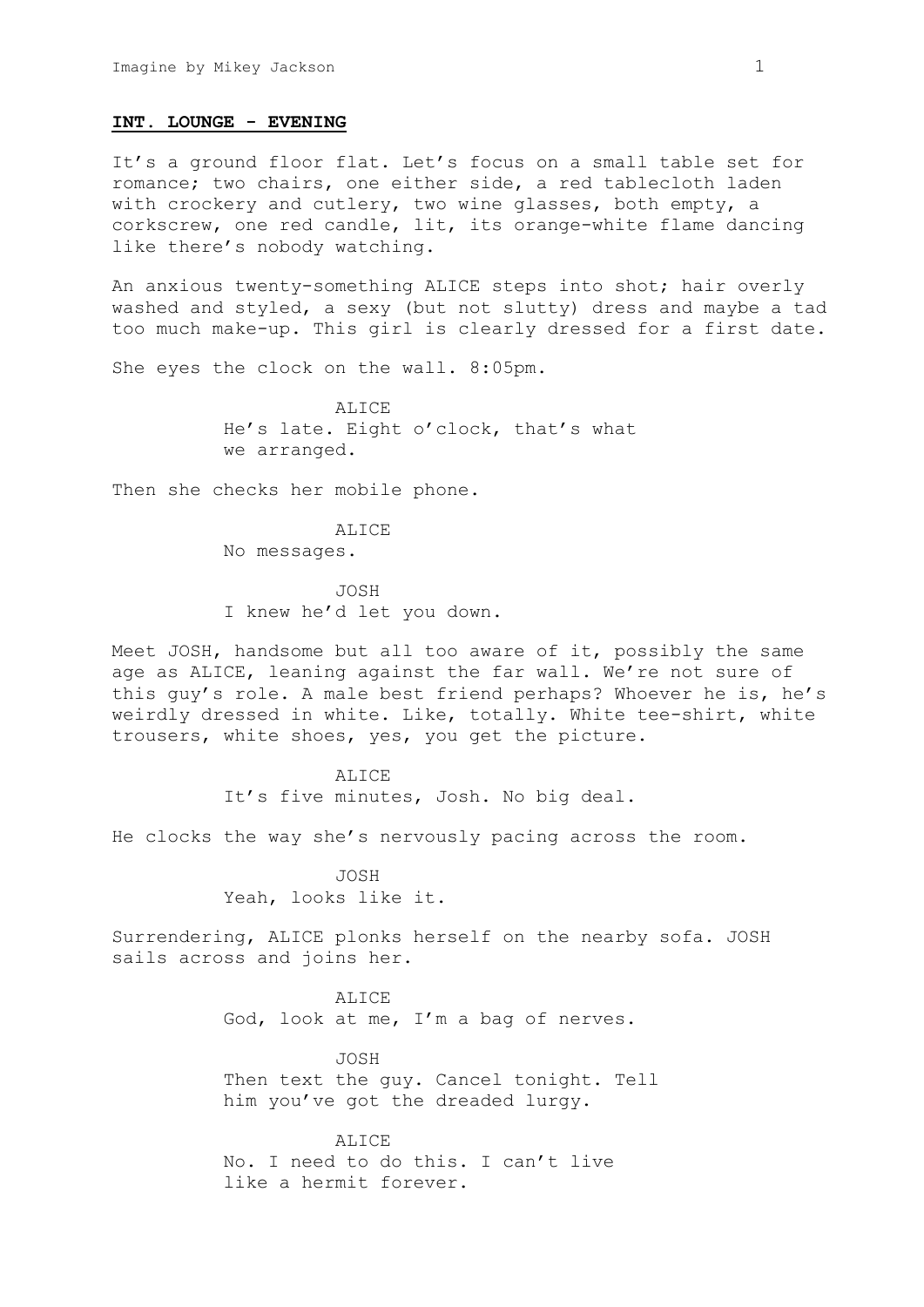ALICE stands up. JOSH remains seated.

ALICE Besides, I've got a good feeling about this one. He seems really nice.

JOSH You haven't even met the guy. All you've done is swap a few texts.

ALICE You can tell a lot about somebody by how they express themselves in words.

JOSH Have you seen his profile photo? You really want to date that?

ALICE We can't all be oil paintings.

JOSH. Sullen. Glum.

**ALICE** What's that face for?

JOSH I thought I meant something to you.

What's up with this guy? Is he jealous?

ALICE

You do. But it's been two years. I need to get out there and... and...

JOSH

Move on?

ALICE

Yes.

Their eyes meet. Two lost souls, so much pain.

ALICE

I would have stayed with you forever. You know that. But you died, Josh.

Eh? Did we hear her correctly?

**ALICE** 

You died.

Oh. We DID hear her correctly. Time seems to stand still.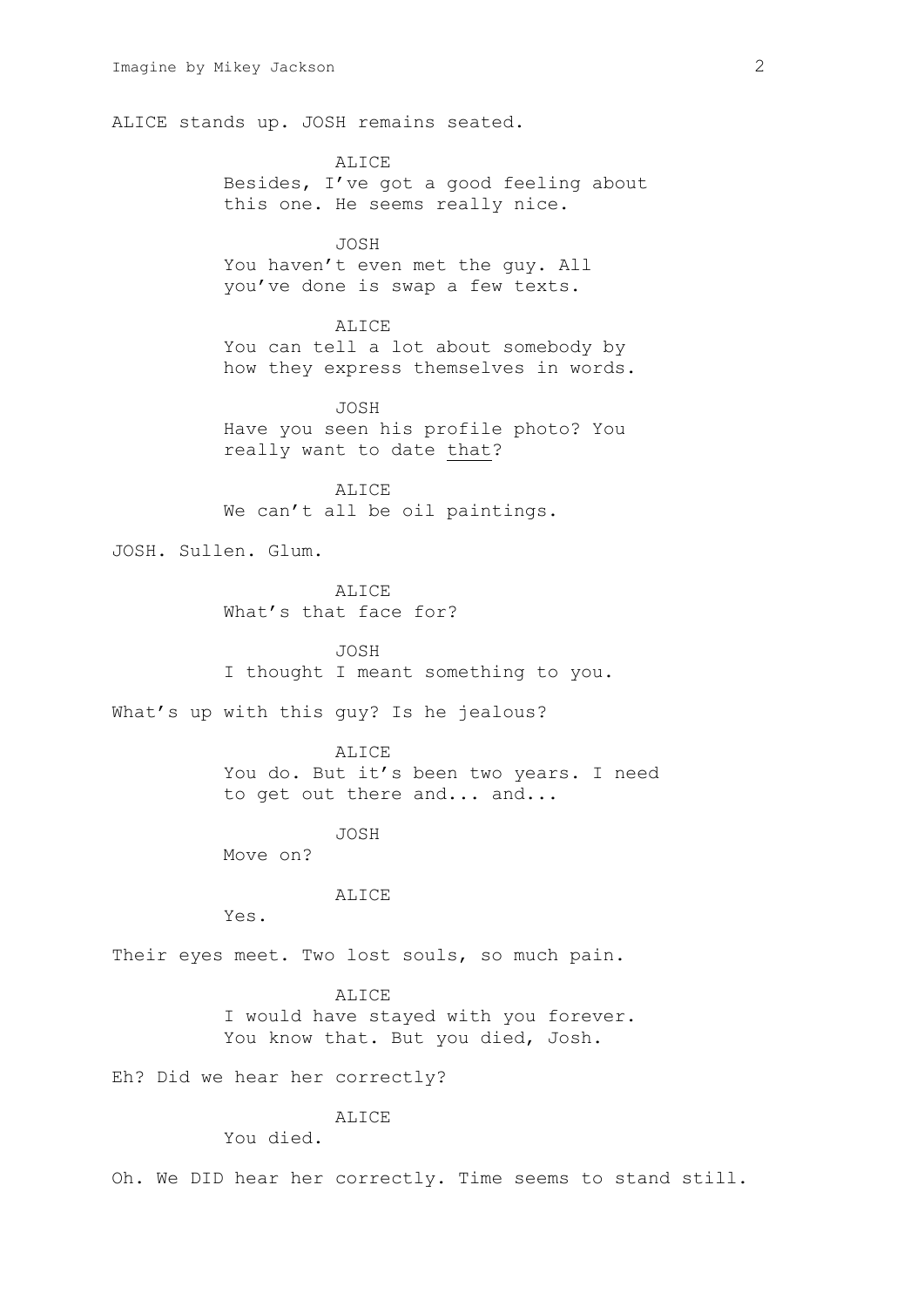And then ding-dong!

ALICE He's here. Oh, God, how do I look? This dress, it's not too tarty, is it? I don't want to scare him off.

Oh, she realises –-

ALICE I can't believe I'm fishing for first date advice from an imaginary vision of my deceased ex.

Another ding-dong!

JOSH Um, here's a tip. Maybe you should answer the door.

## **INT. HALLWAY – EVENING**

JOSH follows ALICE towards the front door.

JOSH If he's brought you flowers, you seriously need to ditch this guy.

**ALICE** I'm not listening to you.

ALICE opens the door to a huge bunch of flowers, so humungous she can't see the person behind it.

She backs away a couple of paces, then looks to JOSH who is grinning as if to say "Well? Are you ditching him or what?" In response, she sticks out her tongue.

SPENCER reveals himself from behind the blooms. He's wearing a shirt and tie and smart trousers. He's not bad looking. Quite sweet actually. The kind of guy a mother wishes her daughter would bring home.

> SPENCER Pleased to meet you, Alice. These are for you.

He offers the flowers across, but ALICE backs further away.

ALICE No, no, no, sorry, Spencer, I can't accept them. Flowers play havoc with my hay fever.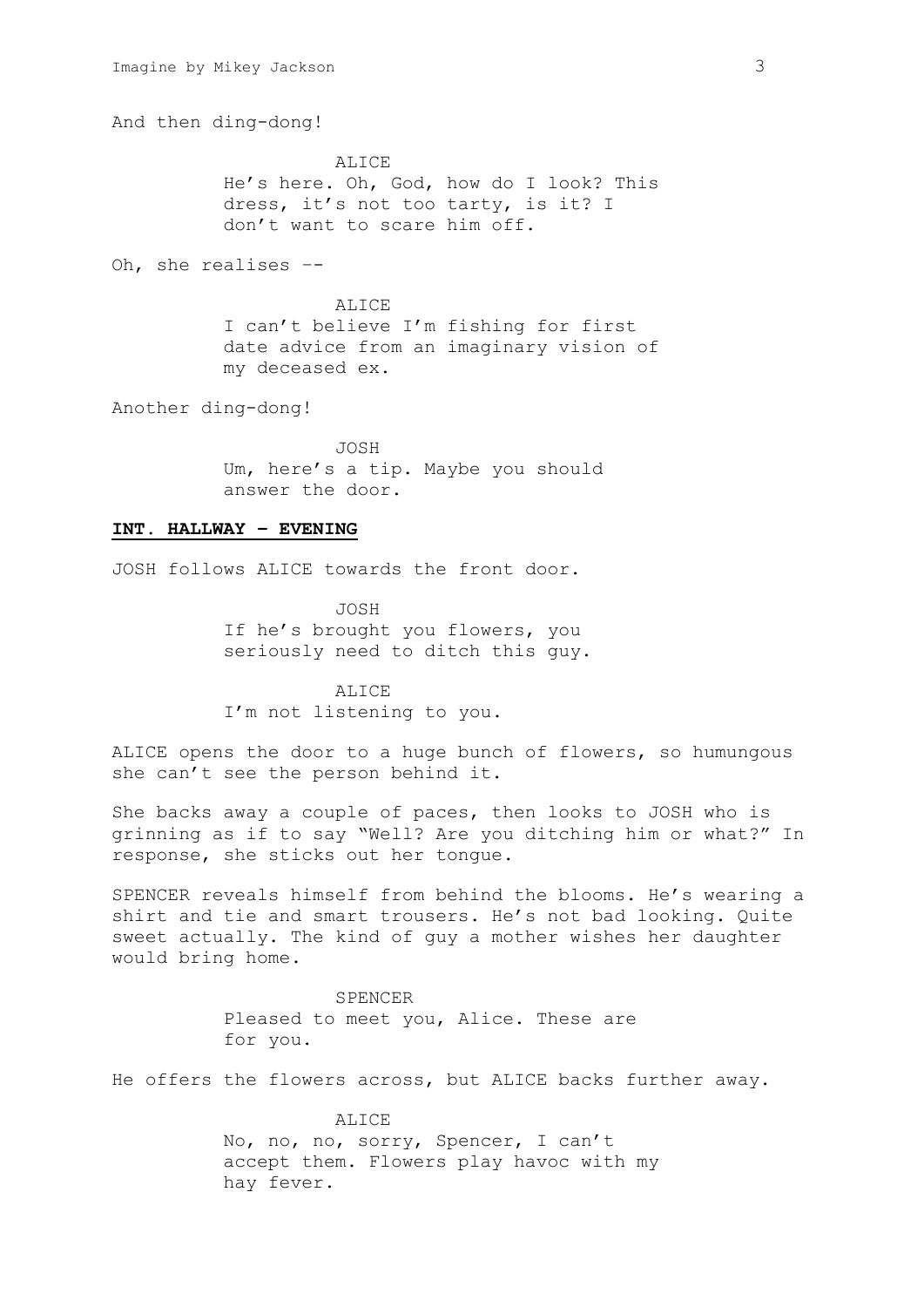SPENCER Oh, God, I do apologise.

ALICE

It's fine.

JOSH. Behind her. Not looking too happy.

JOSH No, it's not fine.

To which she turns to face him, scowl alert.

ALICE

It's fine.

Oops, ALICE checks herself and returns her sights to SPENCER who looks past her and frowns, but doesn't pursue it. Cue the girl's nervous recovery smile.

> ALICE My bad. I should have mentioned it. Allergy Central, me.

SPENCER Not to worry, I'll just...

At first, SPENCER doesn't know what to do with the offending flora. Then he places the blooms upon the doorstep.

> SPENCER ...put them down here out of harm's way.

He hands over a bottle of wine.

SPENCER There you go. Bottle of white. Is that okay? I wasn't sure what you were cooking.

ALICE What does it matter? It all goes down the same way.

They laugh. And then she realises ––

ALICE Oh, what am I like, leaving you hanging on the doorstep? Come in, come in.

He accepts the invitation with a smile and enters the flat. He walks past JOSH, invisible to him.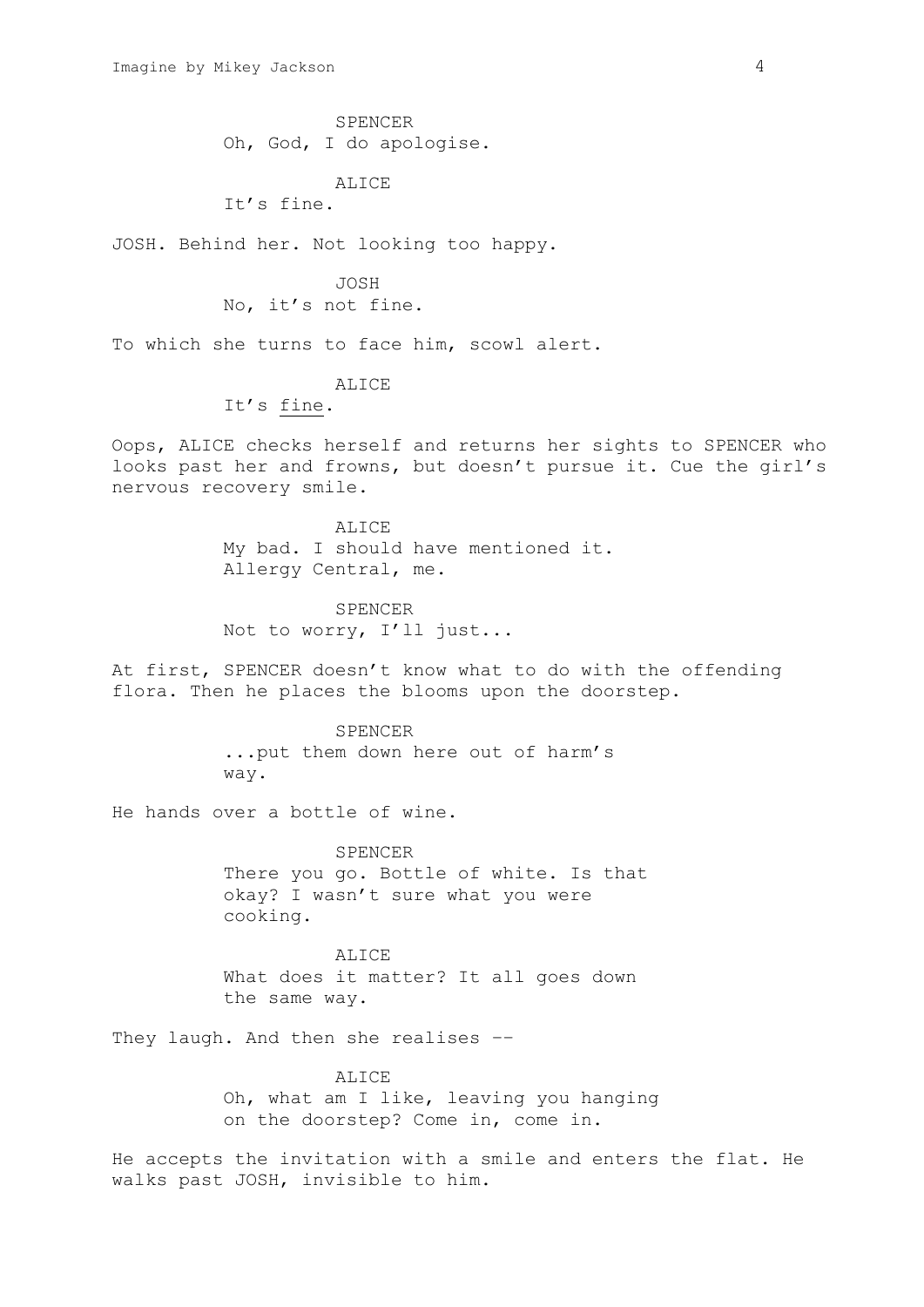JOSH I don't like him.

As she passes her ex, she silently mouths "Stop it."

## **INT. LOUNGE – EVENING**

SPENCER enters the lounge, closely followed by ALICE. Oh, look, JOSH is already present, sitting on the sofa.

ALICE takes note of SPENCER'S puzzled frown as he looks around.

ALICE What's up?

SPENCER Is there a... a third party here this evening?

JOSH You could say that.

But of course, SPENCER can't see or hear him.

ALICE No, it's... just me.

JOSH makes an "oh, really?" face.

SPENCER

Oh. Right. How strange. When I was waiting at the front door, I thought I heard you talking to somebody.

JOSH throws across a grin.

JOSH Get out of that one, Alice.

ALICE scowls at JOSH.

**ALICE** 

Stop it.

Oops, once again, she checks herself and says to SPENCER –-

ALICE I mean... I talk to myself. My worst habit. I can't help it, I do it all the time. I did it just then when I... told myself to stop it.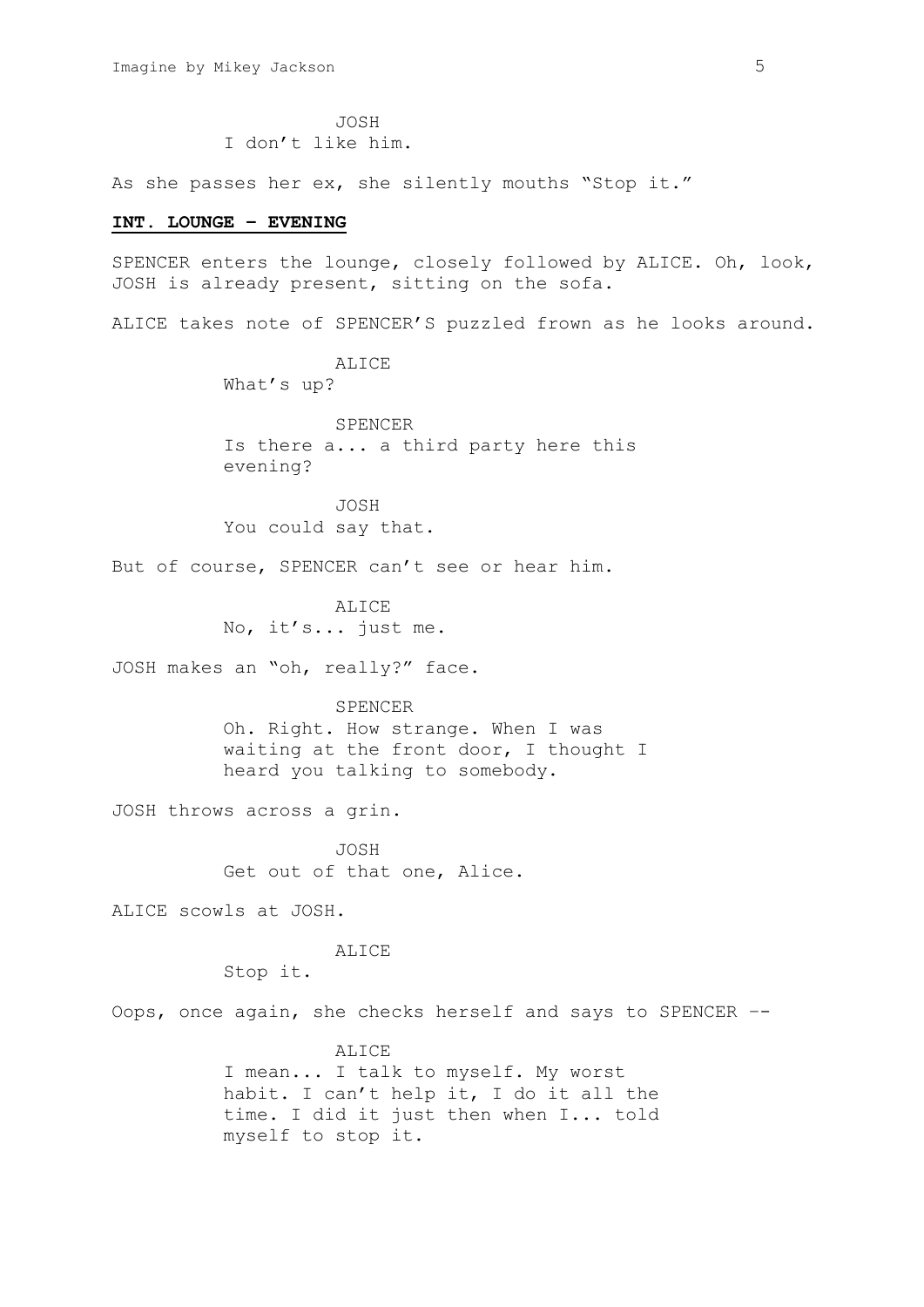JOSH Wow. Good recovery. ALICE Spencer. Why would I invite anybody else here tonight? SPENCER I don't know. A chaperone perhaps? ALICE A chaperone? This isn't the 1800s. Look. She points to the romantic set-up, the table, the candle. ALICE Table for two. SPENCER Sorry, I... don't know why I thought you had company. SPENCER is then drawn to a framed photo taking pride of place upon a curiously bookless bookcase. It's a shot of JOSH and ALICE during living times, smiling faces, arms around each other. SPENCER

You look happy.

Wow, zero hint of jealousy from the guy.

ALICE That's Josh. Was Josh. He died.

SPENCER Ouch. I'm so sorry, I keep putting my foot in it.

## ALICE

It's okay, don't worry about it. It happened two years ago. Car crash. The other driver was totally off his nut on drugs. Can you believe the tosser survived? Practically walked away from the accident unscathed. And that was the end of that. Our relationship down the proverbial plughole.

ALICE, remembering her pain, stares blankly into space.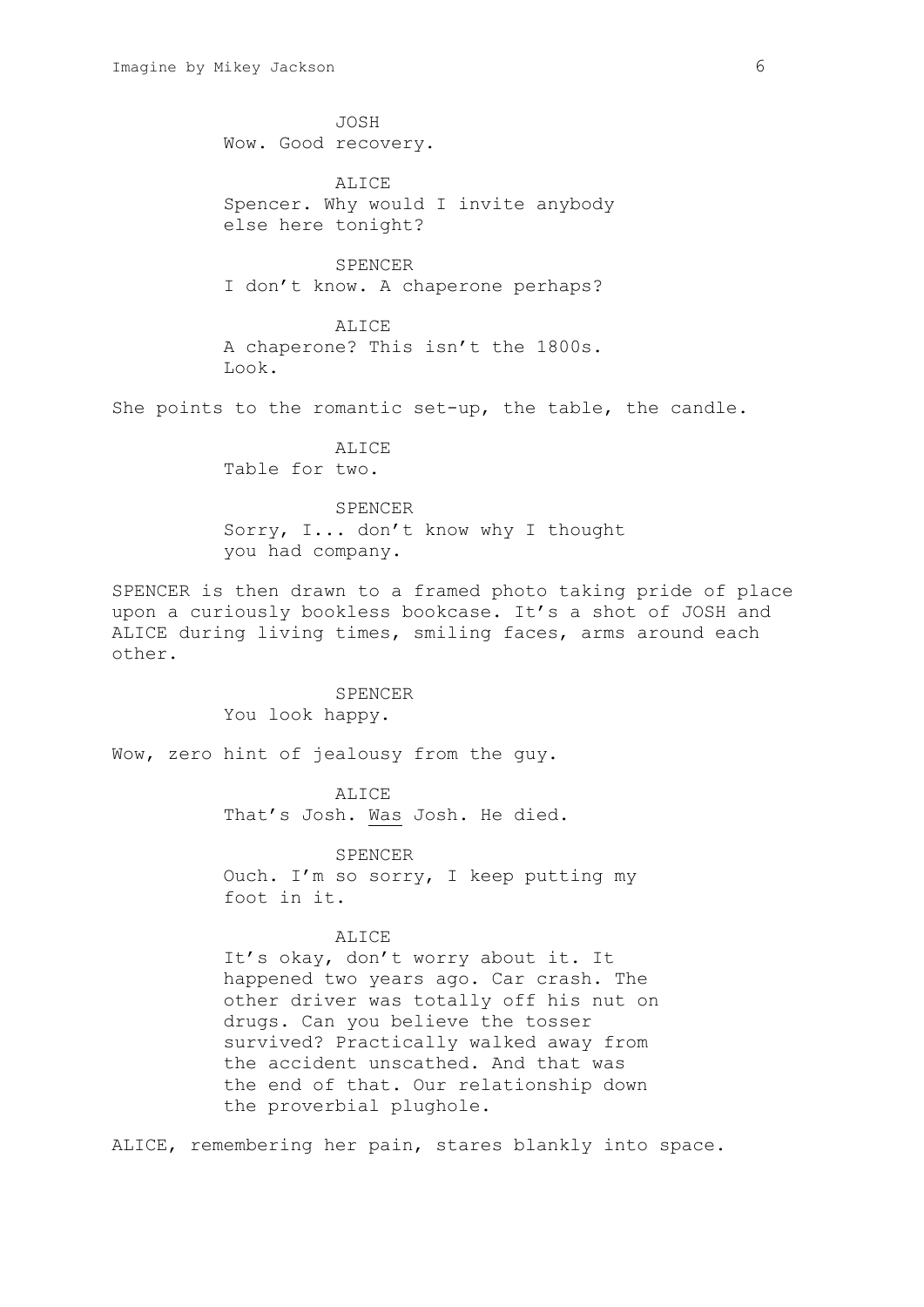#uncomfortable. SPENCER'S not sure what to do.

SPENCER Um. Would you... rather I left?

JOSH

Yes.

**ALICE** 

No!

Oops, she realises she said it way too loud. She grabs the corkscrew from the table and offers it across.

> ALICE No. What I'd love you to do is crack open this bottle of wine. I am so parched.

SPENCER smiles as he takes the bottle and the corkscrew. He struggles with the task, but manages it eventually. He pours the girl a glass, ladies first, then fills his own. Next, they raise their glasses.

> SPENCER To first dates.

**ALICE** First dates.

Chink!

An alarm, coming from the kitchen, shrieks for its supper.

SPENCER What's that?

ALICE Smoke alarm! Oh, my God, our chicken chasseur!

And she dashes out of the room.

# **INT. LOUNGE – EVENING (A LITTLE LATER)**

ALICE and SPENCER at the table, demolishing a huge takeaway pizza. They look at each other and trade grins.

> **ALICE** I'm sorry about dinner. You must think I'm a totally pants cook.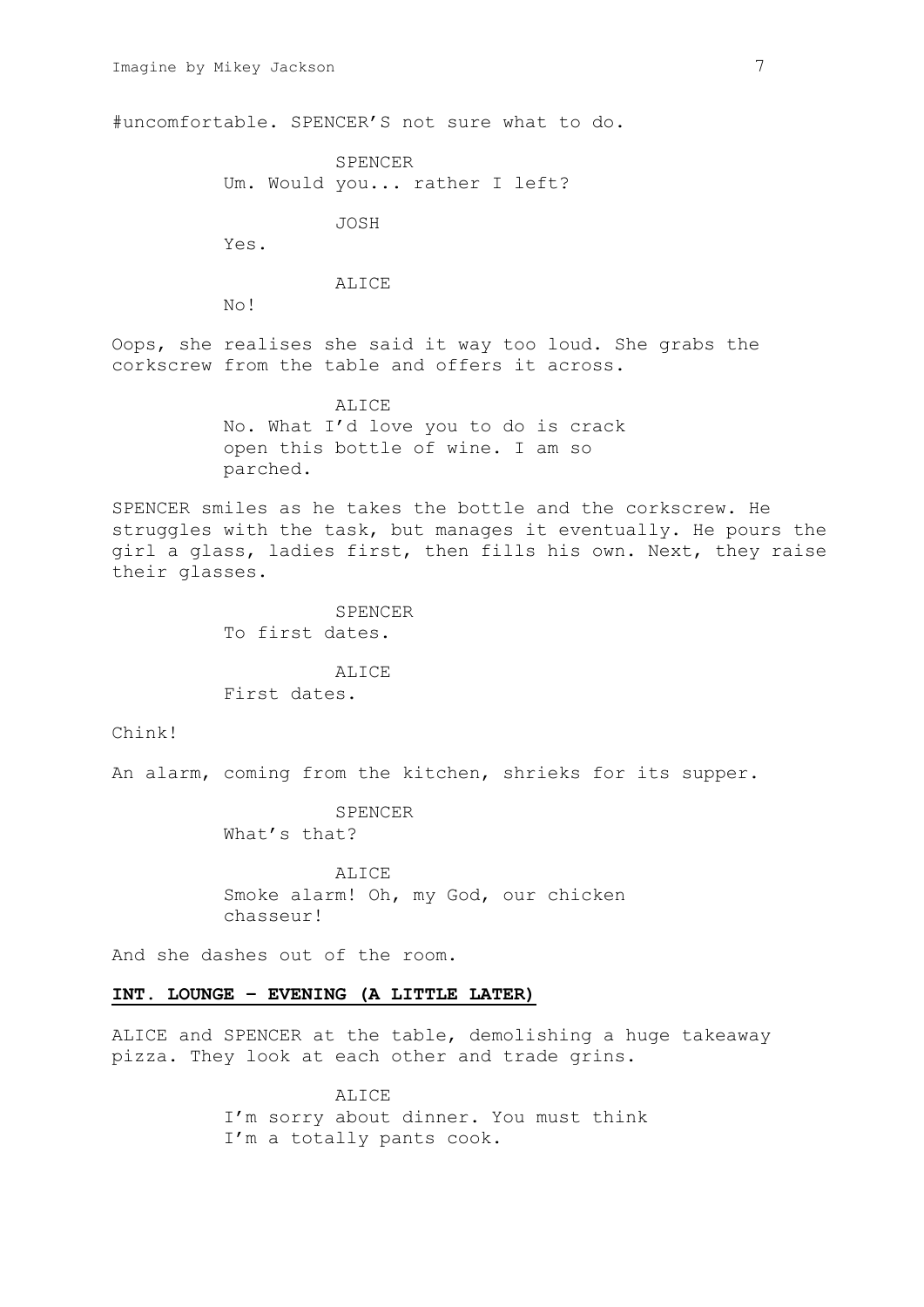SPENCER That's not what I'm thinking at all. It doesn't matter what's on offer on the table. It's good company that counts.

**ALICE** 

Awww.

JOSH. Still on the sofa.

JOSH Oh, somebody please pass the sick bucket. That was so cliché.

ALICE catches JOSH'S eye, making sure SPENCER doesn't notice.

ALICE I thought it was sweet.

SPENCER clearly thinks she's talking to him.

SPENCER Oh, did you now? Well, there are plenty more where that came from.

JOSH Oh, please don't encourage him. The last headache we need is a rendition of his entire back catalogue of cheesy quotes.

ALICE tries her best to ignore her ex. Her eyes are fixed on her date for this evening. Time for a change of subject.

> ALICE So. Spencer. What exactly are you looking for?

SPENCER What, in a relationship?

ALICE No. In a field of smelly cowpats. Of course I mean in a relationship.

SPENCER Well, that's easy. I want nothing less than the best.

ALICE Wow. You're aiming high.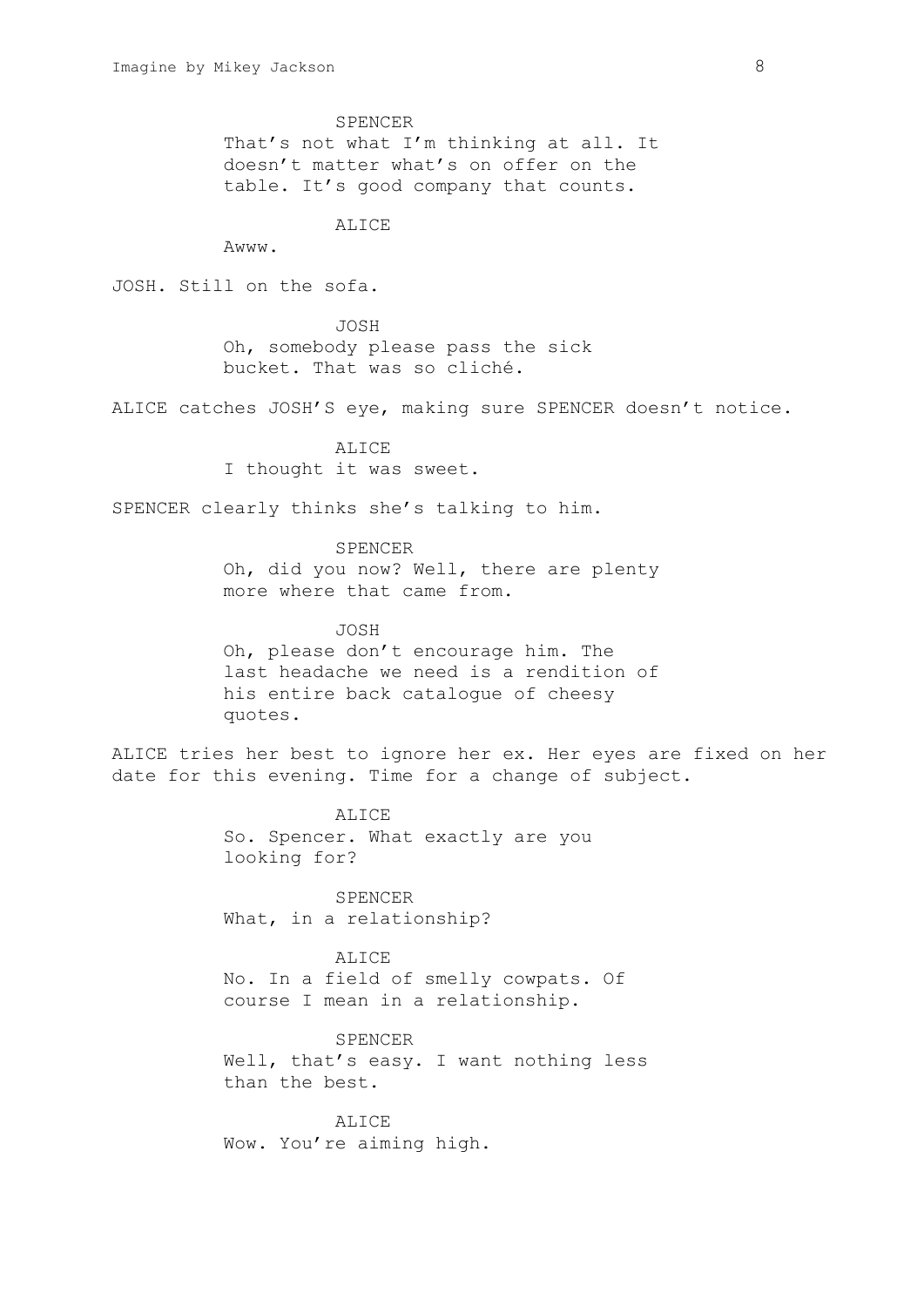JOSH I'll say. Best to stick with your own kind, mate. The Cheese Brigade.

ALICE forgets herself and says to JOSH –-

ALICE You're not helping.

Oops, she realises when SPENCER thinks she means him.

SPENCER What makes you say that? Is it a crime to want to be 100% happy? To fall in love with a girl who truly connects with me on a higher level?

**ALICE** You mean like a soulmate?

SPENCER Exactly. A soulmate. Why, don't you think they exist?

ALICE Well, yes, of course I do, but --

JOSH She had a soulmate. Me. I think you'll find this is a classic case of been there, done that, bought the tee-shirt.

By the look on her face, ALICE is getting really pissed off with JOSH'S constant interruptions.

> JOSH Alice, please. Come to your senses. Give that loser his marching orders. He's not the man for you, and you know it.

ALICE has had enough. She accidentally on purpose knocks over SPENCER'S glass of wine. Splosh, all over the groin of his trousers. SPENCER yelps and stands bolt upright. Cue Oscarworthy acting from ALICE as she too rises from her chair.

> ALICE. Oh, Spencer, I am so, so sorry.

JOSH looks on, impressed.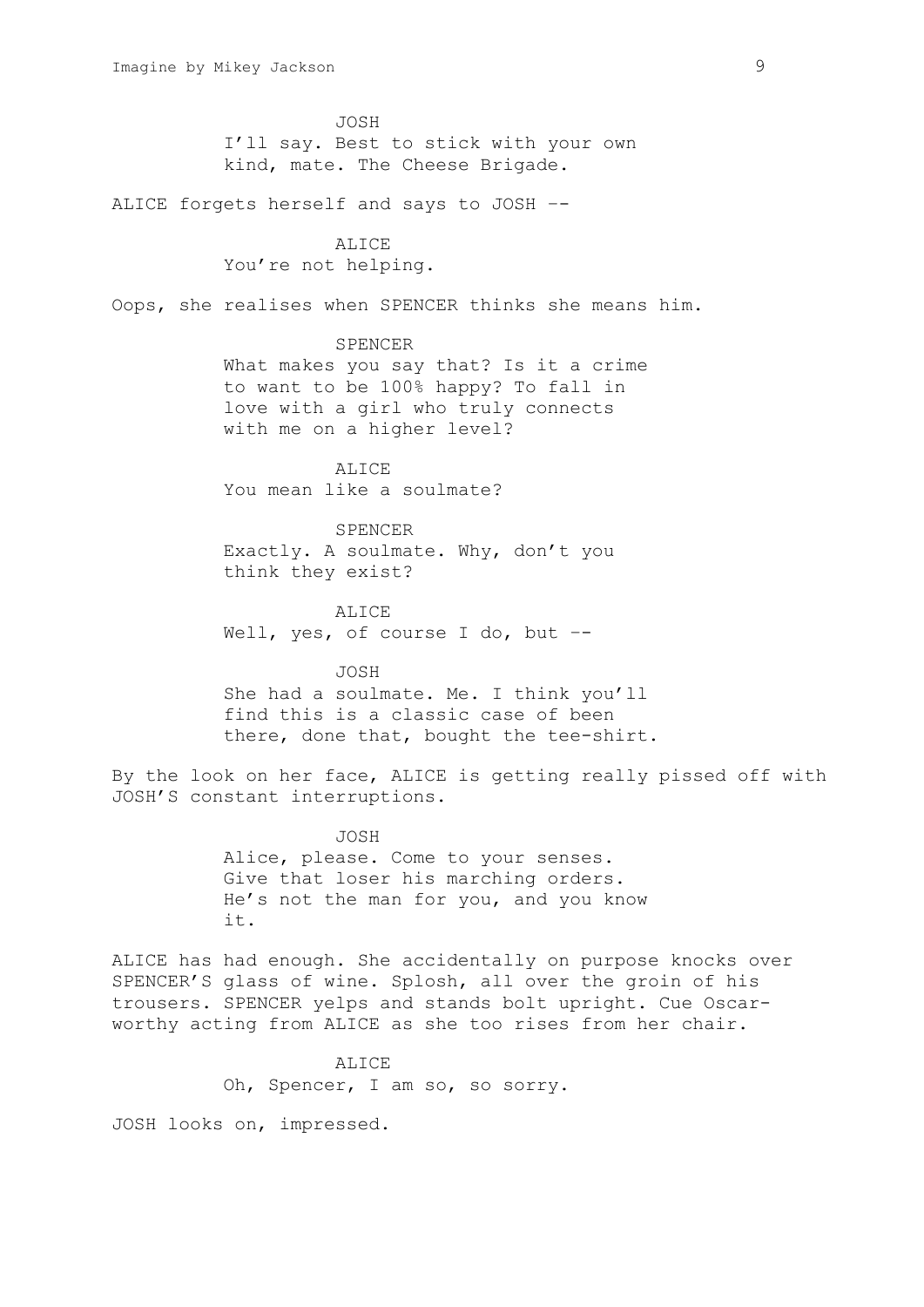JOSH Did you knock his glass over on purpose? You did, didn't you?

ALICE ignores JOSH and continues to talk to SPENCER.

**ALICE** You'll find a towel in the bathroom, through there, second door on the right. Go dry yourself off, okay?

SPENCER nods and leaves the room in a hurry, looking and walking like he's just pissed himself.

A livid ALICE marches over to a now-standing JOSH. There follows a heated exchange of harsh whispering.

> **ALICE** Why are you doing this?

JOSH Doing what?

ALICE Spouting out all those sarky comments. Trying your best to trash this date. This isn't you.

JOSH Like, duh of duhs. Of course this isn't me. This is a representation of me from your imagination. And quite frankly, I'm not a fan of how you're currently depicting me.

**ALICE** What's that supposed to mean?

JOSH You've turned me into an arsehole.

ALICE

I have not turned you into an arsehole.

JOSH

Oh, really? I've been slagging off Spencer ever since he arrived. That is definitely arsehole territory. Admit it, Alice, you've transformed the memory of Josh into something... unrecognisable.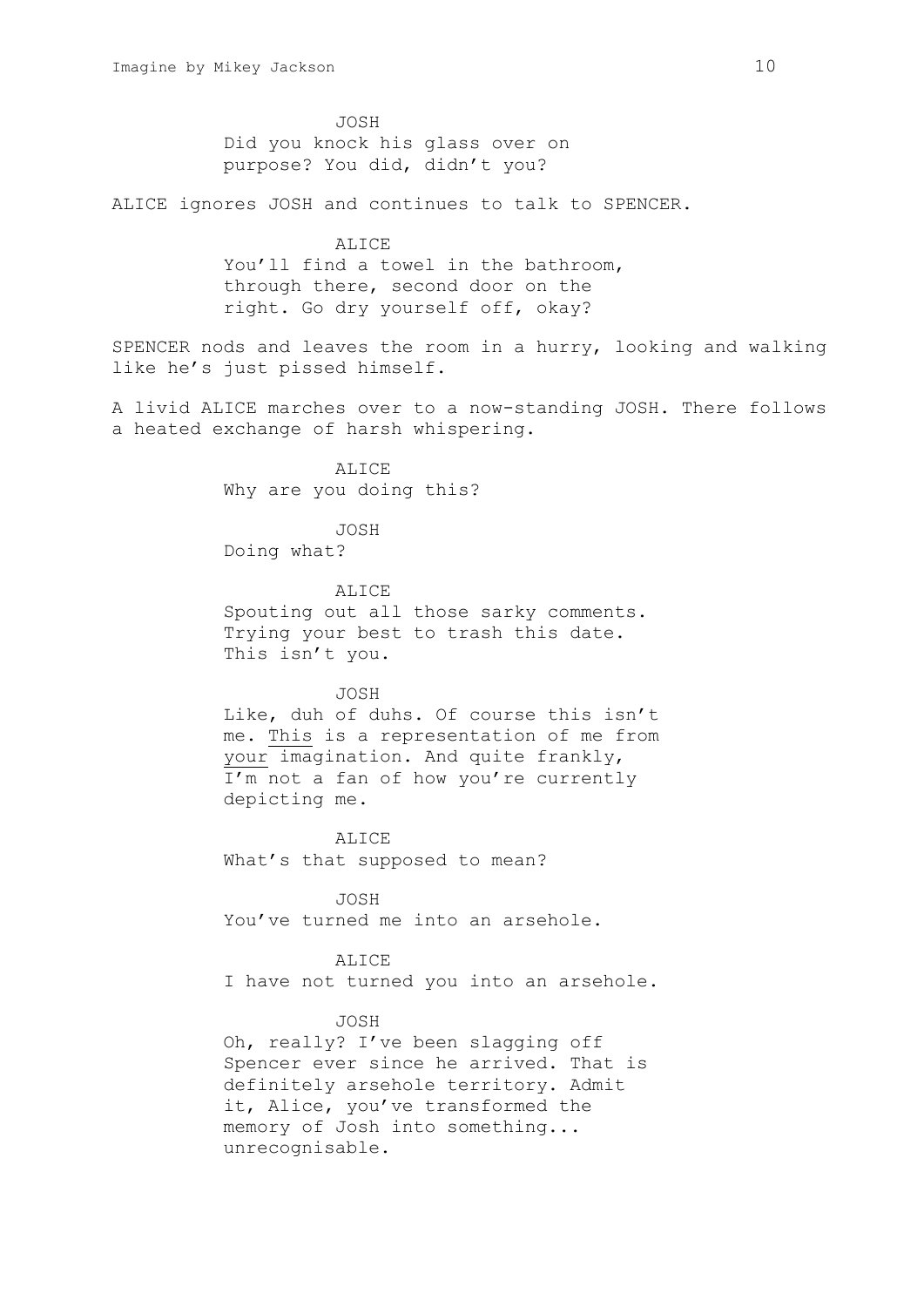ALICE looks visibly upset. Her harsh whispers now morph into quivering whimpers.

> ALICE All I want to do is move on. Get my life back.

JOSH Yes. I know. But you're terrified of letting go.

ALICE You're all I've got left of you.

JOSH That's not true. A piece of me will always be in your heart.

ALICE Josh, I know I need to say goodbye. But I don't know how.

SPENCER So you were talking to somebody.

Uh oh, it's SPENCER. He's back, looking deadly serious, towel in hand, the wet patch still gracing his groin.

ALICE. Mortified.

ALICE Oh, God. Spencer. How long have you been standing there?

SPENCER Long enough to work out what's going on.

ALICE What do you think is going on?

SPENCER He's here, isn't he? Josh. In this room. Talking to you.

ALICE delivers a weak and nervous yet definite nod.

JOSH Nice work, Columbo.

SPENCER You imagine him being here because you're scared of letting go.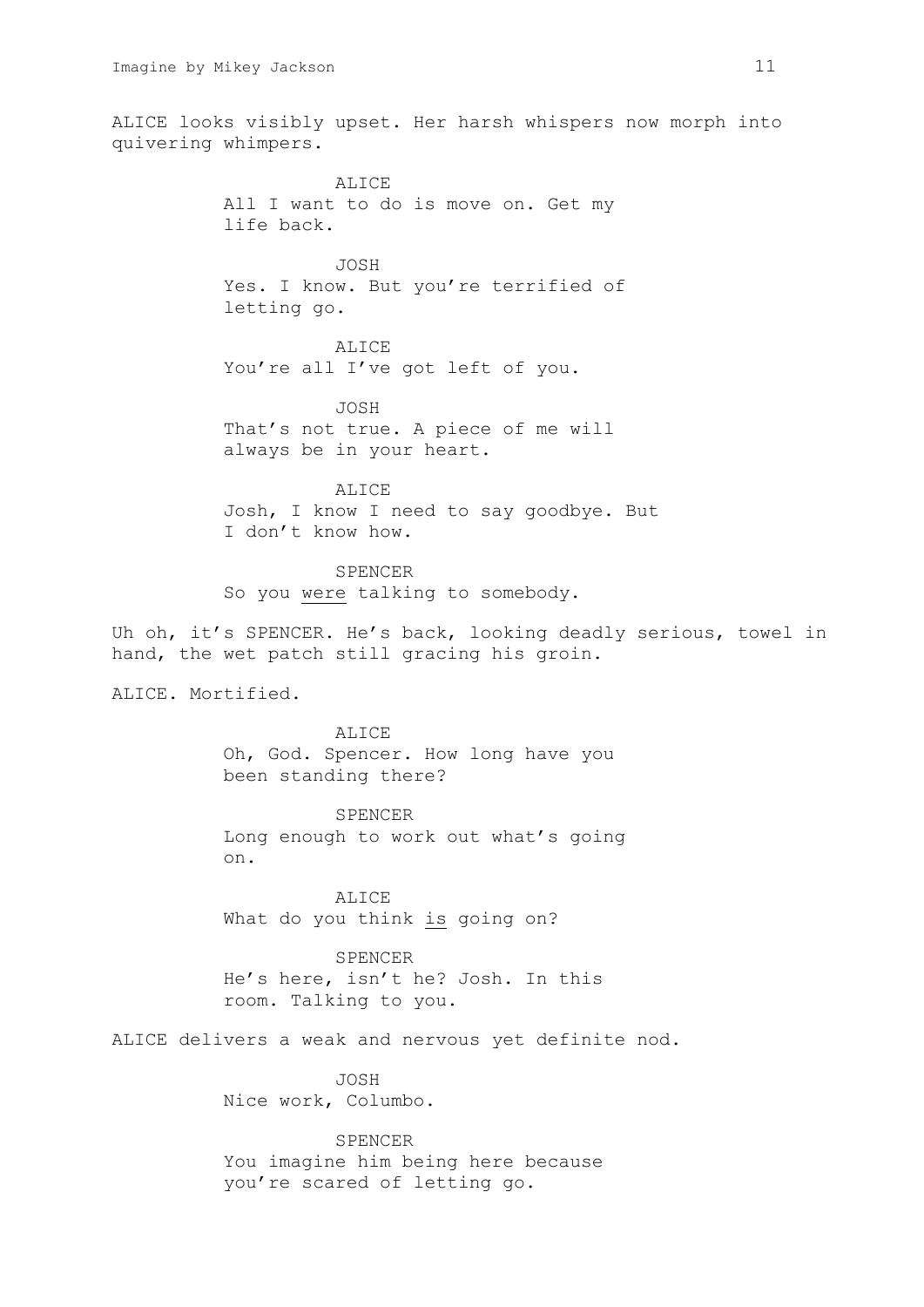ALICE As crazy as it sounds, you're totally right.

A bright beam of excitement then bursts upon SPENCER'S face.

SPENCER That's great! We have something amazing in common.

ALICE

What?

SPENCER My deceased sister, Daisy. She's standing over there.

He points. Sure enough, we spot DAISY, a couple of years younger than her brother, standing across the room, unseen by ALICE and JOSH. Just like JOSH, she too is dressed all in white.

> SPENCER She died in a fire three years ago. Me and my parents got out alive, but... well... I've been wracked with pain and guilt ever since. So I imagine her by my side. To keep her close.

By the look on ALICE'S face, she can't believe she has been blessed with somebody who truly understands.

> SPENCER Just like you, I know I need to move on. And just like you, I don't know how.

They hold unsure stares. Time passes. And then comes a sudden flurry of inspiration from ALICE.

> ALICE Oh, I think there might be a way to fix this. We need to close our eyes and use our imagination.

ALICE closes her eyes. SPENCER regards her with curiosity.

**ALICE** Right now, I'm imagining Josh casting his eyes upon Daisy.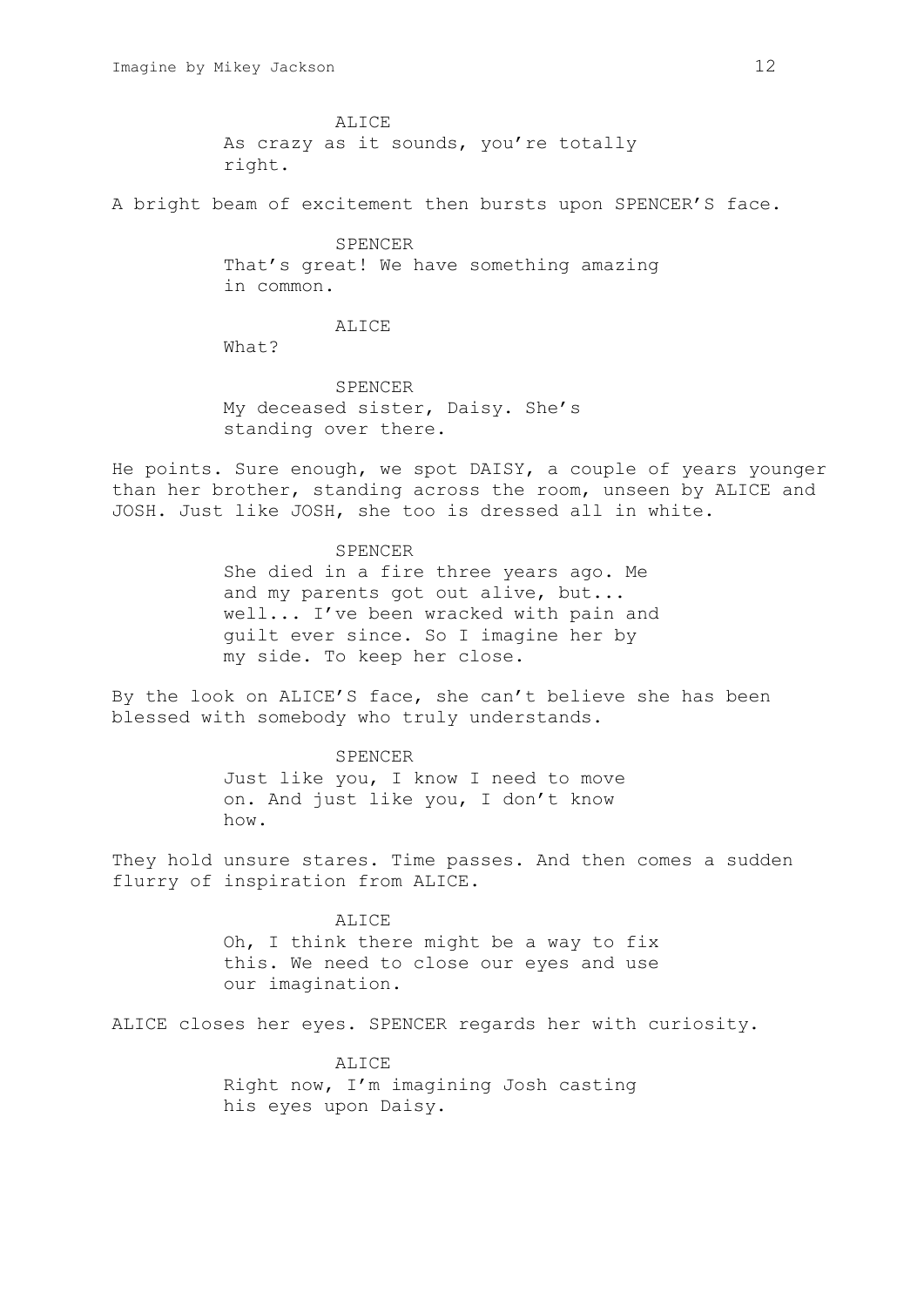SPENCER Oh. Wow. You really think this could work? **ALICE** We won't know unless we try. SPENCER closes his eyes. SPENCER Okay. I'm imagining the same, viceversa. An astounded JOSH and DAISY look across at each other. JOSH Oh, my God. I can see you. DAISY And I can see you. ALICE smiles, her eyes still tightly shut. ALICE It's working. Josh just said he can see Daisy. SPENCER And Daisy just said she can see Josh. ALICE God, this is... mindblowing. Okay, next step. I'm imagining Josh falling in head over heels in love with Daisy. SPENCER I've also got that covered. And as a lovestruck JOSH and DAISY approach each other –- JOSH You're so beautiful. DAISY You're so handsome. JOSH/DAISY I love you. They embrace, they kiss, they're made for each other. A white light engulfs the lovebirds. And then it clears to reveal –-